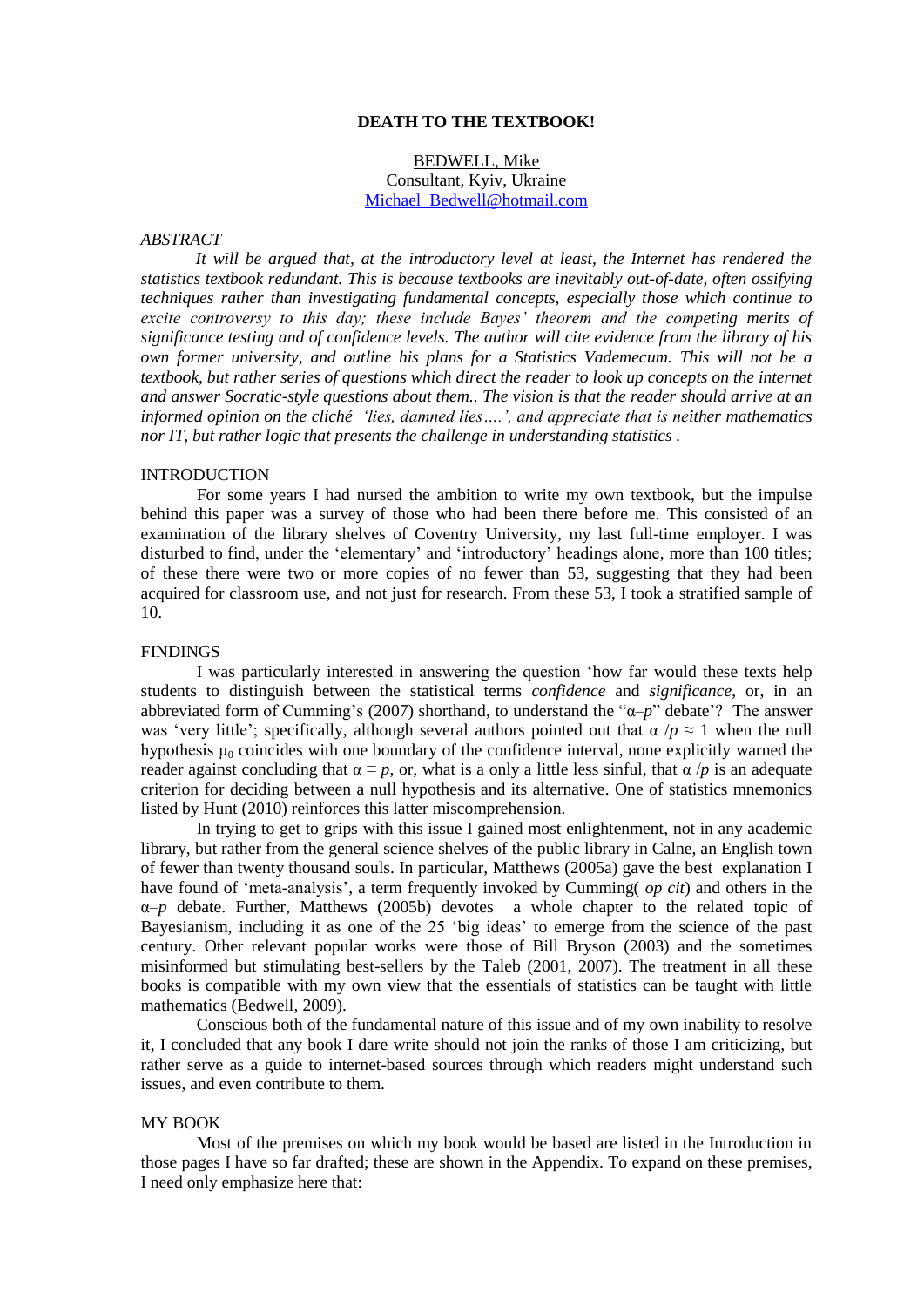- The target readership would be people competent to become informed customers, who are needed in far greater numbers than are applied statisticians. ( Wilde, C TS 33,1, 2011, pp 29-32)
- The body of the book would be multi-choice questions. While these have their pedagogic limitations; careful wording can lead to deep understanding, and even lead the student to challenge the received wisdom. Shy students who would never dare pose a question in a crowded lecture room will find it easier to air their views on a blog, or even by directly emailing some celebrated expert.
- The structure of the questions would be influenced by my having, in my old age, taken the *GMAT*.
- There would be a minimum of references to the literature in the conventional academic tradition, but rather italicized key terms for the reader to look up on Google.
- The only statisticians to be named would normally be dead ones!

## **CONCLUSIONS**

Logic, together with grammar and rhetoric, constituted the *trivium* of medieval tertiary education. By considering inferential statistics as an extension of Logic, and exploiting the marvels of the computer-based search engine, students should be inspired to learn ancient wisdom through modern technology.

#### **REFERENCES**

Bedwell, M. ,2009. *Rescuing Statistics from Mathematicians*, Conference on Modeling in Mathematics Education, Dresden, Germany.

Bryson, Bill 2003. *A Short History of Nearly Everything*, Transworld, ISBN 0385 408188, p5 Cumming, G., 2007 Inference by Eye: *Pictures of Confidence Intervals and thinking about levels* 

*of Confidence.* Teaching Stastistics, 29, 3, 89-93.

Cumming, G (in press*). p values versus confidence intervals as warrants for conclusions that results will replicate.* In B. Thompson and R. Subotnik, methodologies for conducting research on giftedness. Washington DC. APA Books.

Hunt, N., 2010. *Using Mnemonics in Teaching Statistics*. Teaching Statistics, 32, 3,73-75.

Matthews, R, 2005a. *25 Big Ideas in Science*. Oneworld. ISBN 10:85168-391-7, p113

Matthews, R. 2005b. *Ibid*, pp 88-89.

Taleb, N.N. 2001 *Fooled by Randomness*. Random House. ISBN 0-8129-7521-9.

Taleb, N.N. 2007 *The Black Swan*. Random House. ISBN 978-1400063512.

Wilde, C. 2011. Quoted in Petocz, C and Sowey, E. *Statistical Diversions*, Teaching Statistics 33,1, pp 29-32

# APPENDIX

# **VADE MECUM into Inferential Statistics**

*Vade mecum.* "Come with me…into all works" *Medieval Latin Dictionary* "A coach – a friend at his elbow…" Thomas Hardy, *Jude the Obscure* "Where is the wisdom we have lost in knowledge, …and the knowledge we have lost in information?" T.S.Eliot

## FOREWORD

If this book has been recommended to you by a teacher, then what she or he says must take preference over what you read here. But if not, the only other resource you will need is Google. If this term is unfamiliar to you, ask your local library or almost any teenager! If they also recommend some conventional book, make sure this *on* statistics, not *of* them. The latter sort list data about the world we live in – liquidity ratios, divorce rates, football scores; the former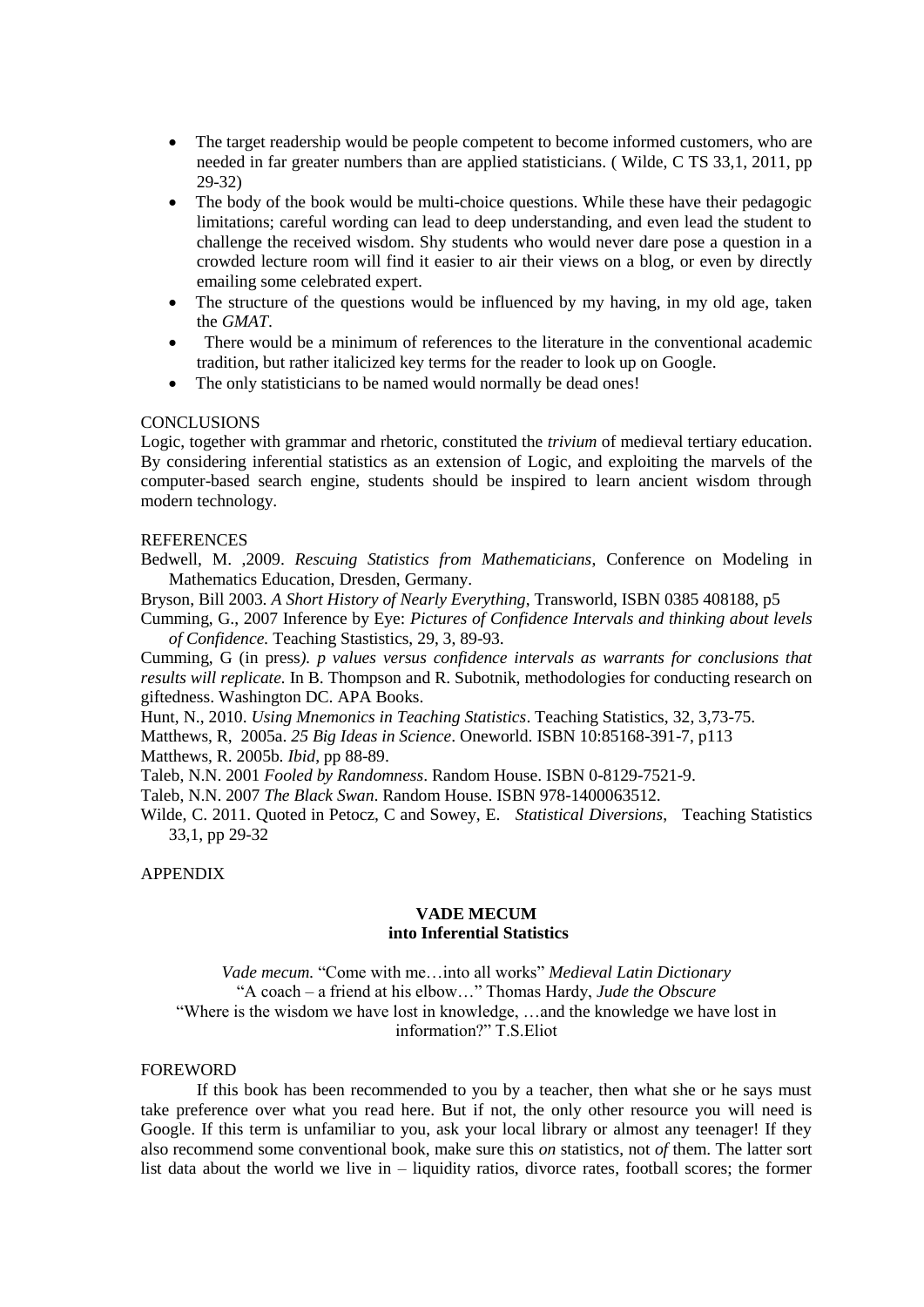tells us how best to use such data in our decision-making: which shares to buy, how best to help the children of broken homes, who will win the next World Cup. This is the art of *inferential*  statistics. While there is no substitute for the human "coach" Hardy"s *Jude* so craved, but I hope this little book will serve as the next best thing.

My premises are:

- 1) You will find any number of books and websites out there giving you all the formal definitions, mathematical formulae and computer programs you"ll ever want. But while applying statistics does make extensive use of mathematics and computers, you need little of either to understand its fundamental ideas. There"s a parallel to physics here.
- 2) Indeed, the most difficult problems in statistics are ones of logic, not of mathematics or computing.
- 3) All maintenance technicians have a toolbox. They may never use some of the tools that it originally came with; while over the years they add others that experience dictates. They also have instruction manuals. Nobody in their right mind would test technicians' competence by asking them to define a screwdriver, or tell them to keep their manuals closed when solving a problem. So encourage anyone assessing your competence in statistics to set open-book examinations and problem-solving projects.
- 4) Statistics typically uses large amounts of data. This can present the learner with the problem of distinguishing the wood from the trees, so here principles will usually be illustrated using smaller data sets than are commonly encountered in real life. An apparent snag with this approach is that making an inference is a bit more complicated from a small sample than from a large one. But just as sailors find that handling their boats in the open sea is easier once they have learned the fundamentals in shallow waters, so will statisticians develop a deeper understanding of dealing with large samples once they have understood small ones. More maritime accidents happen in the shallows than in the deep!
- 5) While tests and examinations are obviously designed to assess your understanding, they should at the same time help you to learn.

# SOME GOOD QUESTIONS

You can gain a statistician's respect – and avoid being "blinded with science"-- by asking the following. With application, you"ll be able to assess her/his answers yourself by the time you"ve finished this book!

- 1) What do your methods assume about the distribution of the population?
- 2) When you say "significant", don"t you mean "indicative" or "convincing" rather than "important"?
- 3) By "prediction", do you mean "inference" or "forecasting"?
- 4) When you talk of the "probability of being right", do you mean the probability of the truth given the evidence, or the probability of the evidence given the truth?
- 5) Standard texts give a lot of detail about "hypothesis testing". But how do you decide which is the "null hypothesis", and which the "alternative hypothesis"?
- 6) You"ve convinced me that even a small sample can yield valuable information about a population, but how would you choose the particular individuals for your sample?
- 7) In physics, we were taught when plotting graphs to put "cause" on the x-axis, and "effect" on the y-axis. But which is which when, for example, we plot people"s height against their weight?